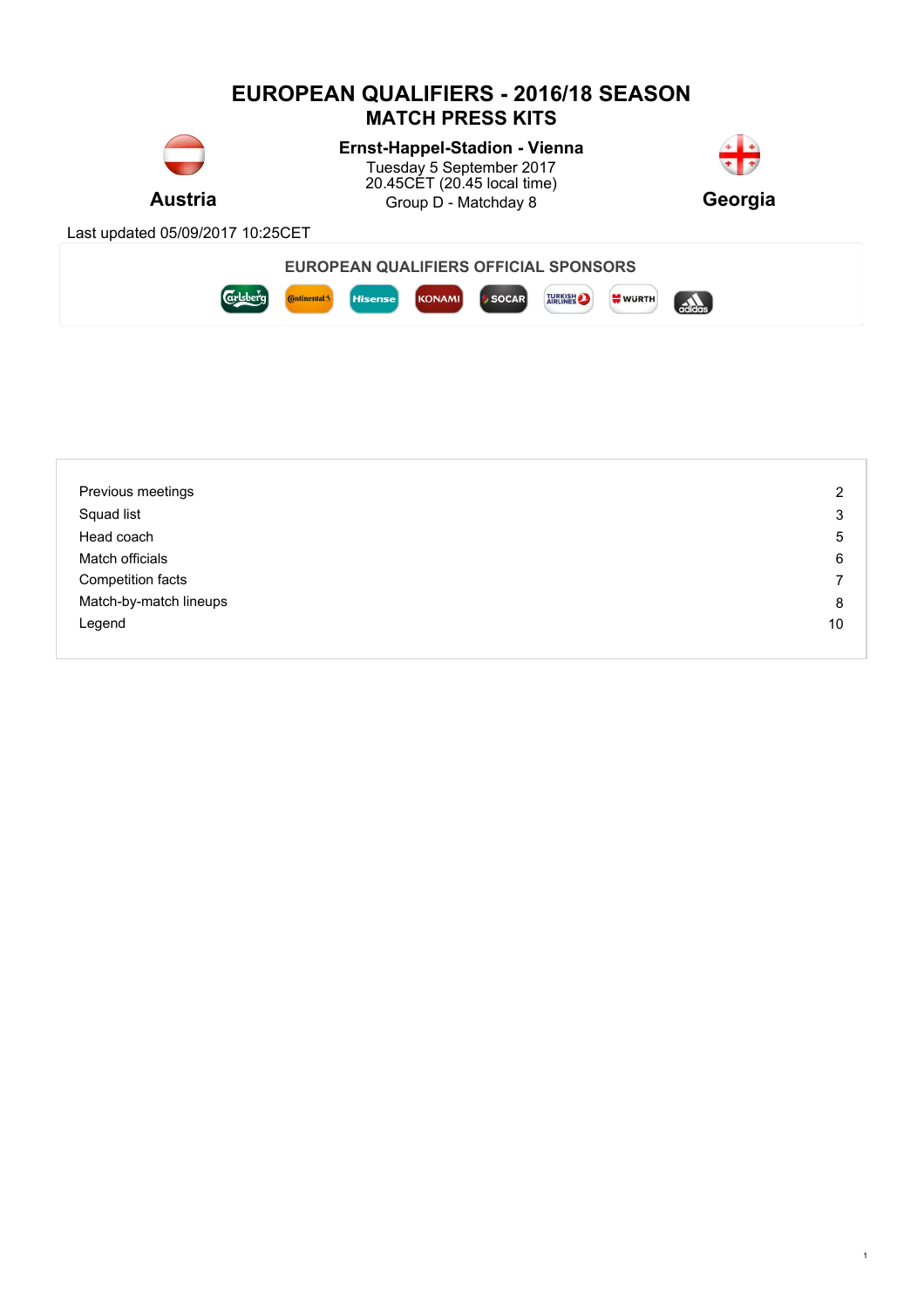# **Previous meetings**

# **Head to Head**

### **FIFA World Cup**

| <b>Date</b> | <b>Stage</b><br>reached | <b>Match</b>                         | <b>Result</b> | <b>Venue</b>    | <b>Goalscorers</b>                          |
|-------------|-------------------------|--------------------------------------|---------------|-----------------|---------------------------------------------|
|             |                         | 05/09/2016 QR (GS) Georgia - Austria | $-2$          | <b>T</b> bilisi | Ananidze 78;<br>Hinteregger 16, Janko<br>42 |

|              |                                                                             |      | Qualifying |  |      |  | tournament | <b>Final</b> |  |  | <b>Total</b> |  |  |
|--------------|-----------------------------------------------------------------------------|------|------------|--|------|--|------------|--------------|--|--|--------------|--|--|
|              |                                                                             | Home |            |  | Away |  |            |              |  |  |              |  |  |
|              | PId W D L PId W D L PId W D L PId W D L PID U GF GA                         |      |            |  |      |  |            |              |  |  |              |  |  |
| <b>Total</b> |                                                                             |      |            |  |      |  |            |              |  |  |              |  |  |
| Austria      | $      1 \mid 1 \mid 0 \mid 0$ $      1 \mid 1 \mid 0 \mid 0 \mid 2 \mid 1$ |      |            |  |      |  |            |              |  |  |              |  |  |
| Georgia      | $1   0   0   1   -   -   -   -   -   -   -   -   1   0   0   1   1   2$     |      |            |  |      |  |            |              |  |  |              |  |  |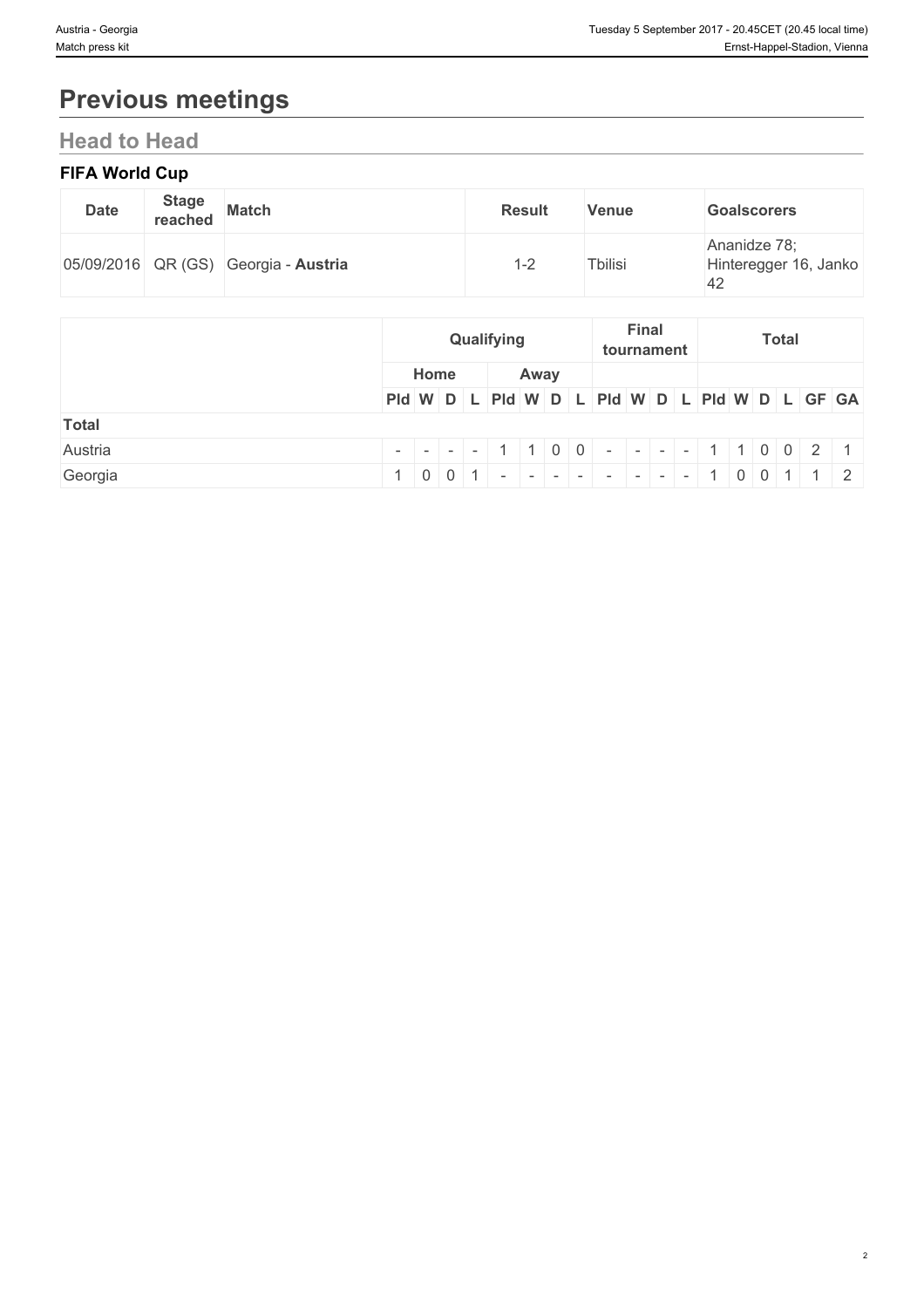# **Squad list**

#### **Austria**

|                         |               |     |               |                             |                     | <b>Current season</b> |                     |                     |  |
|-------------------------|---------------|-----|---------------|-----------------------------|---------------------|-----------------------|---------------------|---------------------|--|
|                         |               |     |               |                             |                     | Qual.                 |                     | <b>FT</b>           |  |
| No. Player              | <b>DoB</b>    | Age | Club          | D                           | Pld Gls Pld Gls     |                       |                     |                     |  |
| <b>Goalkeepers</b>      |               |     |               |                             |                     |                       |                     |                     |  |
| - Heinz Lindner         | 17/07/1990    | 27  | Grasshoppers  | $\sim$                      | 3                   | $\overline{0}$        | $\mathsf{O}\xspace$ | $\mathsf{O}\xspace$ |  |
| Daniel Bachmann         | 09/07/1994 23 |     | Watford       | $\mathbf{r}$                | $\mathbf 0$         | $\overline{0}$        | $\mathbf 0$         | $\overline{0}$      |  |
| Markus Kuster           | 22/02/1994    | 23  | Mattersburg   | $\sim$                      | $\mathsf{O}\xspace$ | $\mathsf{O}\xspace$   | $\mathsf{O}\xspace$ | $\mathsf{O}\xspace$ |  |
| <b>Defenders</b>        |               |     |               |                             |                     |                       |                     |                     |  |
| David Alaba             | 24/06/1992 25 |     | Bayern        | $\overline{\phantom{a}}$    | $7\overline{ }$     | $\mathsf{O}\xspace$   | $\mathsf{O}$        | $\mathsf 0$         |  |
| Aleksandar Dragović     | 06/03/1991 26 |     | Leverkusen    | $\star$                     | $\overline{7}$      | $\mathbf 0$           | $\mathsf{O}\xspace$ | $\mathbf 0$         |  |
| Stefan Lainer           | 27/08/1992 25 |     | Salzburg      | $\overline{\phantom{a}}$    | $\overline{2}$      | $\mathsf{O}\xspace$   | $\mathsf{O}\xspace$ | $\mathbf 0$         |  |
| Martin Hinteregger      | 07/09/1992 24 |     | Augsburg      | $\star$                     | $\overline{7}$      | $\sqrt{2}$            | $\mathsf{O}\xspace$ | $\mathbf 0$         |  |
| Moritz Bauer            | 25/01/1992 25 |     | Rubin         | $\mathcal{L}_{\mathcal{A}}$ | $\mathsf{O}\xspace$ | $\mathbf 0$           | $\mathsf{O}\xspace$ | $\mathbf 0$         |  |
| <b>Philipp Lienhart</b> | 11/07/1996 21 |     | Freiburg      | $\equiv$                    | $\mathsf{O}\xspace$ | $\mathsf{O}\xspace$   | $\mathsf{O}\xspace$ | $\mathbf 0$         |  |
| Maximilian Wöber        | 04/02/1998 19 |     | Ajax          | $\equiv$                    | $\mathsf{O}\xspace$ | 0                     | 0                   | $\mathsf 0$         |  |
| <b>Midfielders</b>      |               |     |               |                             |                     |                       |                     |                     |  |
| Julian Baumgartlinger   | 02/01/1988 29 |     | Leverkusen    | $\star$                     | 6                   | $\mathsf{O}\xspace$   | $\mathsf{O}\xspace$ | $\mathsf{O}$        |  |
| Stefan IIsanker         | 18/05/1989 28 |     | Leipzig       | $\overline{\phantom{a}}$    | $\overline{4}$      | $\mathsf{O}\xspace$   | $\mathsf{O}\xspace$ | $\mathbf 0$         |  |
| <b>Martin Harnik</b>    | 10/06/1987    | 30  | Hannover      | $\overline{\phantom{a}}$    | 5                   | $\mathbf{1}$          | $\mathsf{O}\xspace$ | 0                   |  |
| Stefan Hierländer       | 03/02/1991 26 |     | Sturm         | $\mathbb{Z}^{\mathbb{Z}}$   | $\mathsf{O}\xspace$ | $\mathsf{O}\xspace$   | $\mathsf{O}\xspace$ | $\mathbf 0$         |  |
| Florian Kainz           | 24/10/1992 24 |     | <b>Bremen</b> | $\equiv$                    | $\mathbf{1}$        | $\mathsf{O}\xspace$   | $\mathsf{O}\xspace$ | $\mathbf 0$         |  |
| Louis Schaub            | 29/12/1994    | 22  | Rapid Wien    | $\omega$                    | $\overline{2}$      | $\mathsf{O}\xspace$   | $\mathsf{O}\xspace$ | $\mathbf 0$         |  |
| Florian Grillitsch      | 07/08/1995 22 |     | Hoffenheim    | $\overline{\phantom{a}}$    | $\mathbf{1}$        | $\mathbf 0$           | $\mathsf{O}\xspace$ | $\mathsf{O}\xspace$ |  |
| Konrad Laimer           | 27/05/1997 20 |     | Leipzig       | $\mathcal{L}_{\mathcal{A}}$ | $\mathsf{O}\xspace$ | $\mathbf 0$           | $\mathbf 0$         | $\mathbf 0$         |  |
| Kevin Danso             | 19/09/1998    | 18  | Augsburg      | $\overline{\phantom{a}}$    | $\mathbf{1}$        | $\mathsf{0}$          | $\mathsf{O}\xspace$ | $\mathbf 0$         |  |
| Maximilian Sax          | 22/11/1992 24 |     | Admira        | $\overline{\phantom{a}}$    | $\mathsf{O}\xspace$ | $\mathsf{O}\xspace$   | $\mathsf{O}\xspace$ | $\mathsf 0$         |  |
| <b>Forwards</b>         |               |     |               |                             |                     |                       |                     |                     |  |
| Marc Janko              | 25/06/1983    | 34  | Sparta Praha  |                             | 6                   | $\sqrt{2}$            | $\mathsf{O}\xspace$ | $\mathsf{O}\xspace$ |  |
| Marko Arnautović        | 19/04/1989 28 |     | West Ham      | $\equiv$                    | 6                   | 3                     | $\mathsf{O}\xspace$ | $\mathbf 0$         |  |
| - Michael Gregoritsch   | 18/04/1994 23 |     | Augsburg      | $\overline{\phantom{a}}$    | $\mathfrak{S}$      | $\mathsf{O}\xspace$   | $\mathsf{O}\xspace$ | $\mathbf 0$         |  |
| Coach                   |               |     |               |                             |                     |                       |                     |                     |  |
| - Marcel Koller         | 11/11/1960 56 |     |               | $\equiv$                    | $7\overline{ }$     | $\overline{0}$        | $\overline{0}$      | $\mathbf 0$         |  |
|                         |               |     |               |                             |                     |                       |                     |                     |  |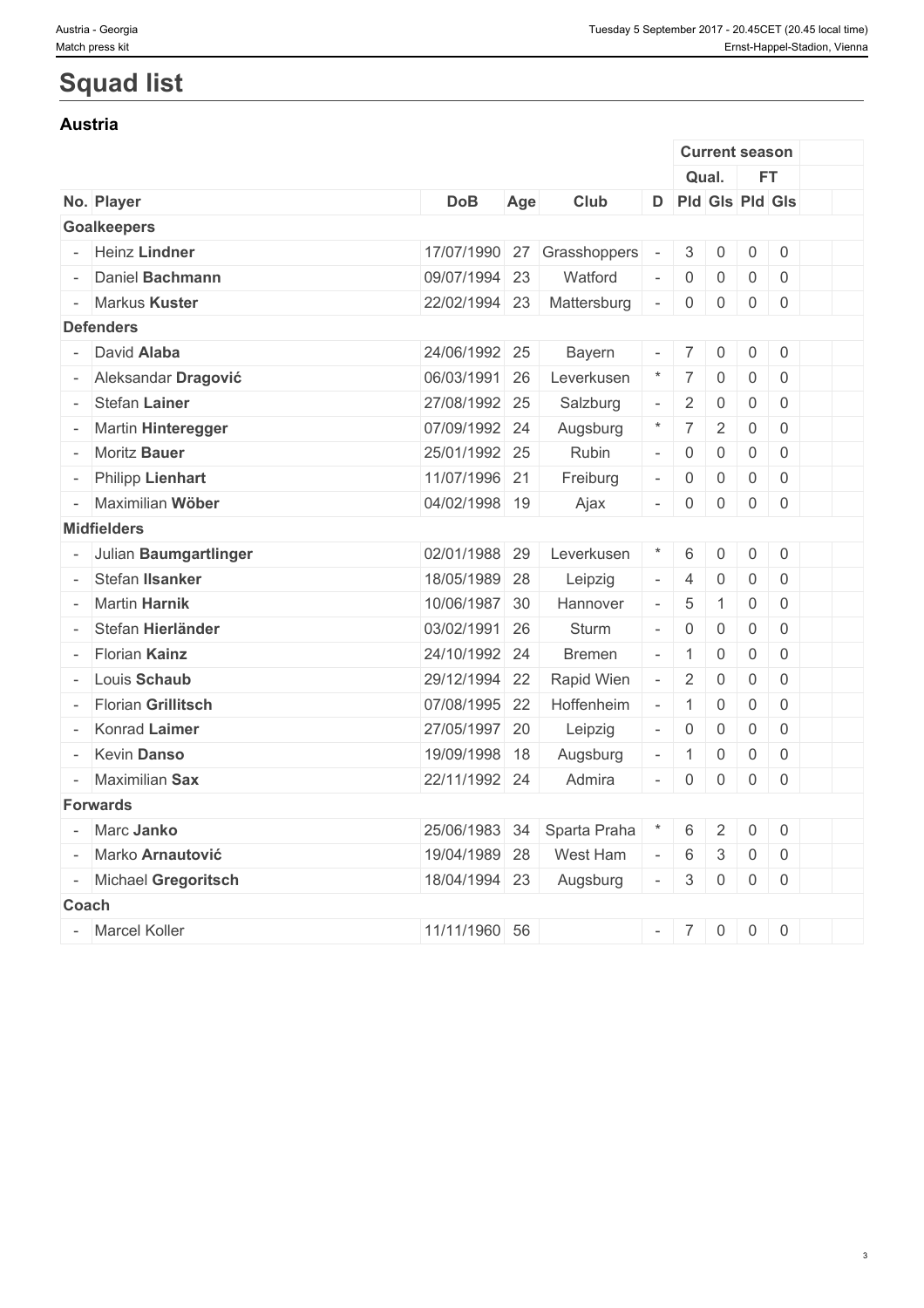### **Georgia**

|                          |                        |               |     |                     |                          |                           | <b>Current season</b>     |                     |                                                       |  |
|--------------------------|------------------------|---------------|-----|---------------------|--------------------------|---------------------------|---------------------------|---------------------|-------------------------------------------------------|--|
|                          |                        |               |     |                     |                          |                           | Qual.                     |                     | <b>FT</b>                                             |  |
|                          | No. Player             | <b>DoB</b>    | Age | Club                |                          |                           | D Pld Gls Pld Gls         |                     |                                                       |  |
|                          | <b>Goalkeepers</b>     |               |     |                     |                          |                           |                           |                     |                                                       |  |
|                          | Nukri Revishvili       | 02/03/1987 30 |     | Dinamo<br>Tbilisi   | $\bar{a}$                | $\mathbf 0$               | $\mathsf{O}\xspace$       | $\overline{0}$      | $\overline{0}$                                        |  |
| $\overline{\phantom{a}}$ | Roin Kvaskhvadze       | 31/05/1989 28 |     | Torpedo<br>Kutaisi  | $\equiv$                 | $\mathsf{O}\xspace$       | $\overline{0}$            | $\overline{0}$      | $\overline{0}$                                        |  |
| $\overline{\phantom{a}}$ | Giorgi Makaridze       | 31/03/1990 27 |     | Moreirense          |                          | $\overline{2}$            | $\overline{0}$            | 0                   | $\overline{0}$                                        |  |
|                          | <b>Defenders</b>       |               |     |                     |                          |                           |                           |                     |                                                       |  |
|                          | - Giorgi Navalovski    | 28/06/1986 31 |     | SKA-<br>Energiya    | $\equiv$                 | $\overline{7}$            | $\mathsf{O}\xspace$       | $\overline{0}$      | $\overline{0}$                                        |  |
|                          | Ucha Lobzhanidze       | 23/02/1987 30 |     | Atyrau              | $\bar{a}$                | $\overline{2}$            | $\mathbf 0$               | $\mathbf 0$         | $\overline{0}$                                        |  |
|                          | Guram Kashia           | 04/07/1987 30 |     | Vitesse             | $^\ast$                  | $\overline{7}$            | $\mathsf{O}\xspace$       | $\overline{0}$      | $\overline{0}$                                        |  |
|                          | Solomon Kverkvelia     | 06/02/1992 25 |     | Lokomotiv<br>Moskva |                          | $\overline{7}$            | $\mathsf{O}\xspace$       | $\overline{0}$      | $\overline{0}$                                        |  |
|                          | Otar Kakabadze         | 27/06/1995 22 |     | Esbjerg             | $\star$                  | 5                         | $\mathbf 0$               | $\overline{0}$      | $\overline{0}$                                        |  |
|                          | - Lasha Shergelashvili | 17/01/1992 25 |     | Samtredia           | $\sim$                   | $\boldsymbol{0}$          | 0                         | $\mathsf{O}\xspace$ | $\overline{0}$                                        |  |
|                          | - Jemal Tabidze        | 18/03/1996 21 |     | Ural                | $\overline{\phantom{a}}$ | $\overline{1}$            | $\overline{0}$            | $\overline{0}$      | $\overline{0}$                                        |  |
|                          | <b>Midfielders</b>     |               |     |                     |                          |                           |                           |                     |                                                       |  |
|                          | Jaba Kankava           | 18/03/1986 31 |     | Reims               | $\equiv$                 | $\mathfrak{Z}$            | $\mathsf{O}$              | $\overline{0}$      | $\begin{array}{ c c }$                                |  |
|                          | - Giorgi Merebashvili  | 15/08/1986 31 |     | Wisła<br>Płock      | $\mathbf{r}$             | $\sqrt{2}$                | $\mathbf{1}$              | $\overline{0}$      | $\overline{0}$                                        |  |
|                          | Murtaz Daushvili       | 01/05/1989 28 |     | Diósgyőr            | $\overline{\phantom{a}}$ | 5                         | $\mathsf{O}\xspace$       | $\mathsf{O}$        | $\overline{0}$                                        |  |
|                          | Jano Ananidze          | 10/10/1992 24 |     | Spartak<br>Moskva   |                          | 5                         | $\mathbf{1}$              | $\overline{0}$      | $\overline{0}$                                        |  |
|                          | Nika Kvekveskiri       | 29/05/1992 25 |     | Tobol               | $\star$                  | $\ensuremath{\mathsf{3}}$ | $\mathbf 0$               | $\overline{0}$      | $\overline{0}$                                        |  |
|                          | Valeri Kazaishvili     | 29/01/1993 24 |     | Legia               | $\overline{\phantom{a}}$ | $\overline{7}$            | $\ensuremath{\mathsf{3}}$ | $\mathsf{0}$        | $\overline{0}$                                        |  |
|                          | Jambul Jigauri         | 08/07/1992 25 |     | Vardar              | $^\ast$                  | $\overline{4}$            | 0                         | 0                   | $\mathsf{O}$                                          |  |
|                          | - Valerian Gvilia      | 24/05/1994 23 |     | <b>BATE</b>         | $\mathcal{L}$            |                           | 5000                      |                     |                                                       |  |
|                          | <b>Forwards</b>        |               |     |                     |                          |                           |                           |                     |                                                       |  |
|                          | - Vladimer Dvalishvili | 20/04/1986 31 |     | Atyrau              | $\overline{\phantom{a}}$ | 4                         | $\overline{0}$            | $\overline{0}$      | $\begin{array}{ c c } \hline 0 \\ \hline \end{array}$ |  |
|                          | - Giorgi Chanturia     | 11/04/1993 24 |     | Ural                | $\overline{\phantom{a}}$ | $\mathbf{3}$              | $\mathsf 0$               | $\overline{0}$      |                                                       |  |
| $\overline{\phantom{a}}$ | Davit Khocholava       | 08/02/1993 24 |     | Shakhtar<br>Donetsk |                          | $\mathbf{1}$              | $\mathsf{O}\xspace$       | $\overline{0}$      | $\overline{0}$                                        |  |
|                          | - Giorgi Kvilitaia     | 01/10/1993 23 |     | Rapid<br>Wien       | $\mathbb{L}$             | $\mathfrak{S}$            | $\mathsf{O}\xspace$       | $\overline{0}$      | $\overline{0}$                                        |  |
|                          | Giorgi Arabidze        | 04/03/1998 19 |     | Shakhtar<br>Donetsk | $\star$                  | $\overline{2}$            | $\mathbf 0$               | $\overline{0}$      | $\overline{0}$                                        |  |
| <b>Coach</b>             |                        |               |     |                     |                          |                           |                           |                     |                                                       |  |
|                          | - Vladimír Weiss       | 22/09/1964 52 |     |                     |                          | $-7$ 0                    |                           |                     | $0 \mid 0$                                            |  |
|                          |                        |               |     |                     |                          |                           |                           |                     |                                                       |  |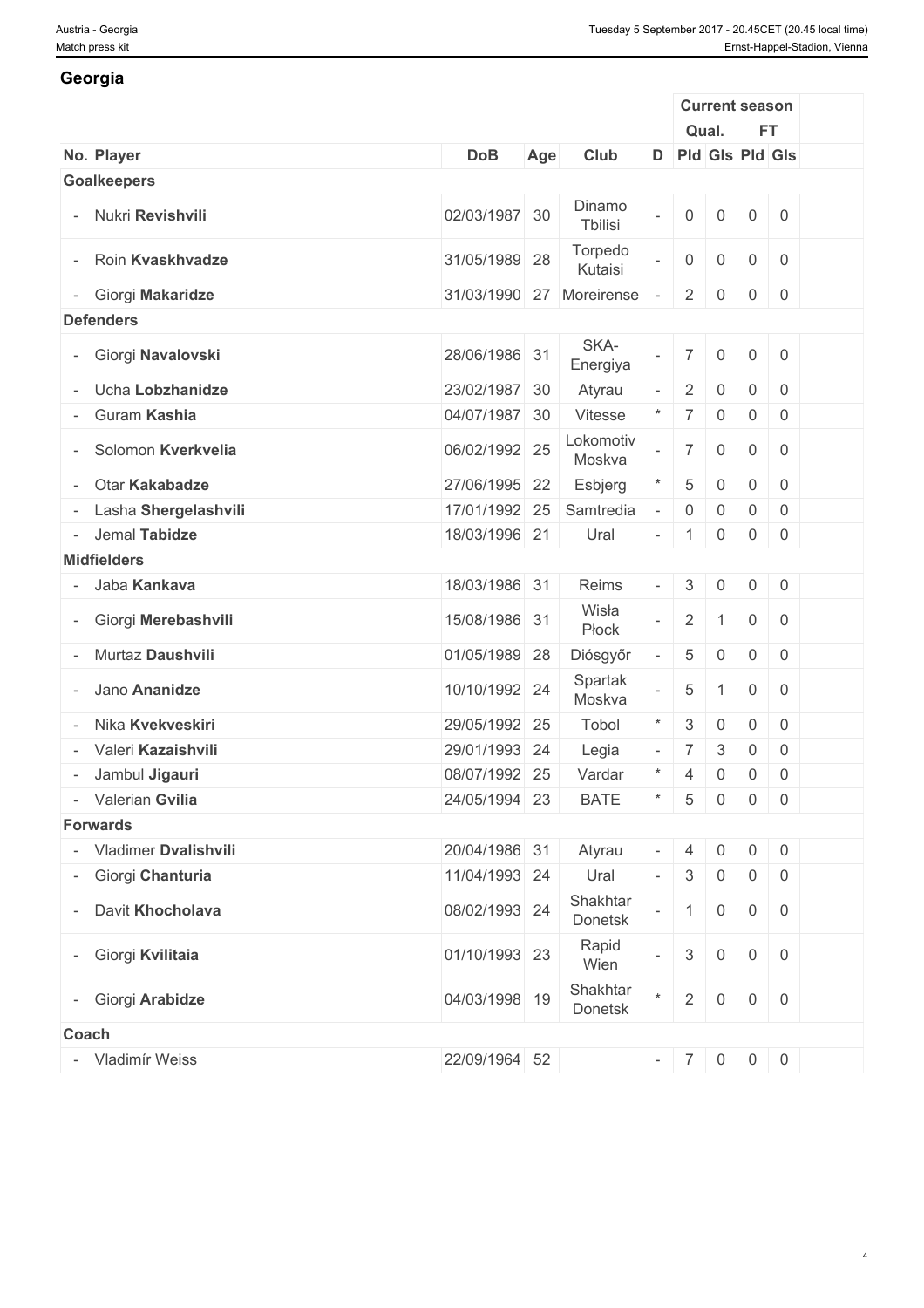# **Head coach**

### **Marcel Koller**

**Date of birth:** 11 November 1960 **Nationality:** Swiss **Playing career:** Grasshopper Club Zürich **Coaching career:** FC Wil 1900, FC St Gallen, Grasshopper Club Zürich, 1. FC Köln, VfL Bochum 1848, Austria

• A former midfielder, Koller spent his entire playing career with Swiss side Grasshoppers, making over 400 league appearances from 1978 to 1997 and winning seven league titles and five Swiss Cups.

• Capped 55 times by Switzerland, he scored three goals for his country and made two appearances at EURO '96, coming off the bench in the 1-1 draw with hosts England and starting the 1-0 loss to Scotland.

• Began coaching career at Wil in 1997 and took over at St Gallen two years later, leading the club to their first Swiss Swiss league crown, but resigned in October 2003 after a disappointing run.

• Appointed by Köln the following month, he was sacked after the Bundesliga team finished the season bottom, yet bounced back at Bochum in 2005, earning promotion to the top tier in his first campaign.

Vestian Georgia<br>
Champions and Control in the members of the 2014 in the 2014 in His main terms of the members of the members of the members of the Mationality: Swiss<br> **Playing career:** Crasshopper Club Zürich<br> **Playing ca** • Nexta - Cooysin Free Million The Coolse<br>
• Final Coolse of Dialer Coolse of Coolse The Coolse Coolse The Coolse Coolse The Coolse Coolse Coolse Dialer<br>
• Playing career: Crosshopper Club Zürich<br>
• Playing career: FC Wil Valeta Gesign Mission Constantinic Missed out on a place at the 2014 FIFA World Cup but earned a consistence at the 2014 FIFA World Constantine (mechanomic Place of birth: 11 November 1980<br>
Nationality: Swiss<br>
Playing care December 2015 and rewarded that faith by overseeing a first successful UEFA European Championship qualifying campaign as Austria reached UEFA EURO 2016, although they failed to get out of their group in France. Determine This world current and the Capital This winners, including the method of the the method cup finals as a method cup final of the Capital Cup final Cup finals as qualified properties and the Capital Cup finals and **Playing circer:** Growsshopser Cubic Slovakia in the Slovakia in the Slovakia in the Slovakia in tandem with Slovakia in Alexandem With Slovakia in Alexandem With Slovakia in Alexandem With Slovakia in 2012 and 2011/12 and

### **Vladimír Weiss**

**Date of birth:** 22 September 1964

**Nationality:** Slovakian

**Playing career:** VTJ Agro Hurbanovo, AŠK Inter Bratislava, AC Sparta Praha, FK Drnovice, DAC Dunajská Streda, 1. FC Košice, FC Artmedia

**Coaching career:** FC Artmedia (twice), FC Saturn Moskovskaya Oblast, Slovakia, ŠK Slovan Bratislava, FC Kairat Almaty, Georgia

• Bratislava-born, Weiss spent six and a half years developing his talent as a defensive midfielder with local club Inter. First capped for Czechoslovakia in 1988 and won three of his 19 caps at the 1990 FIFA World Cup.

• Had brief spell at Sparta Praha, winning final Czechoslovakian championship in 1993. Won a further dozen caps for Slovakia, scoring his country's first post-independence goal, against United Arab Emirates in February 1994. Ended playing career with Artmedia, serving as an assistant coach until 2000 when he took the top job.

• Led Artmedia to Slovakian Cup in 2005 and league title a year later before knocking out Celtic FC and FK Partizan to reach UEFA Champions League group stage, where team registered famous 3-2 win at FC Porto. Left for Russian club Saturn in early 2006 but returned to Artmedia 18 months later and masterminded domestic double.

• Appointed national team coach in June 2008 in place of Ján Kocian and steered Slovakia to first appearance at a followed in South Africa, Slovakia reaching the last 16 by eliminating holders Italy and only losing to the Netherlands.

Europa League group stage. Nearly did the same with Kairat only losing against Bordeaux on away goals in play-offs. Left Almaty in November 2015 having won Kazakhstan Cups in successive seasons. Hired by Georgia in March 2016.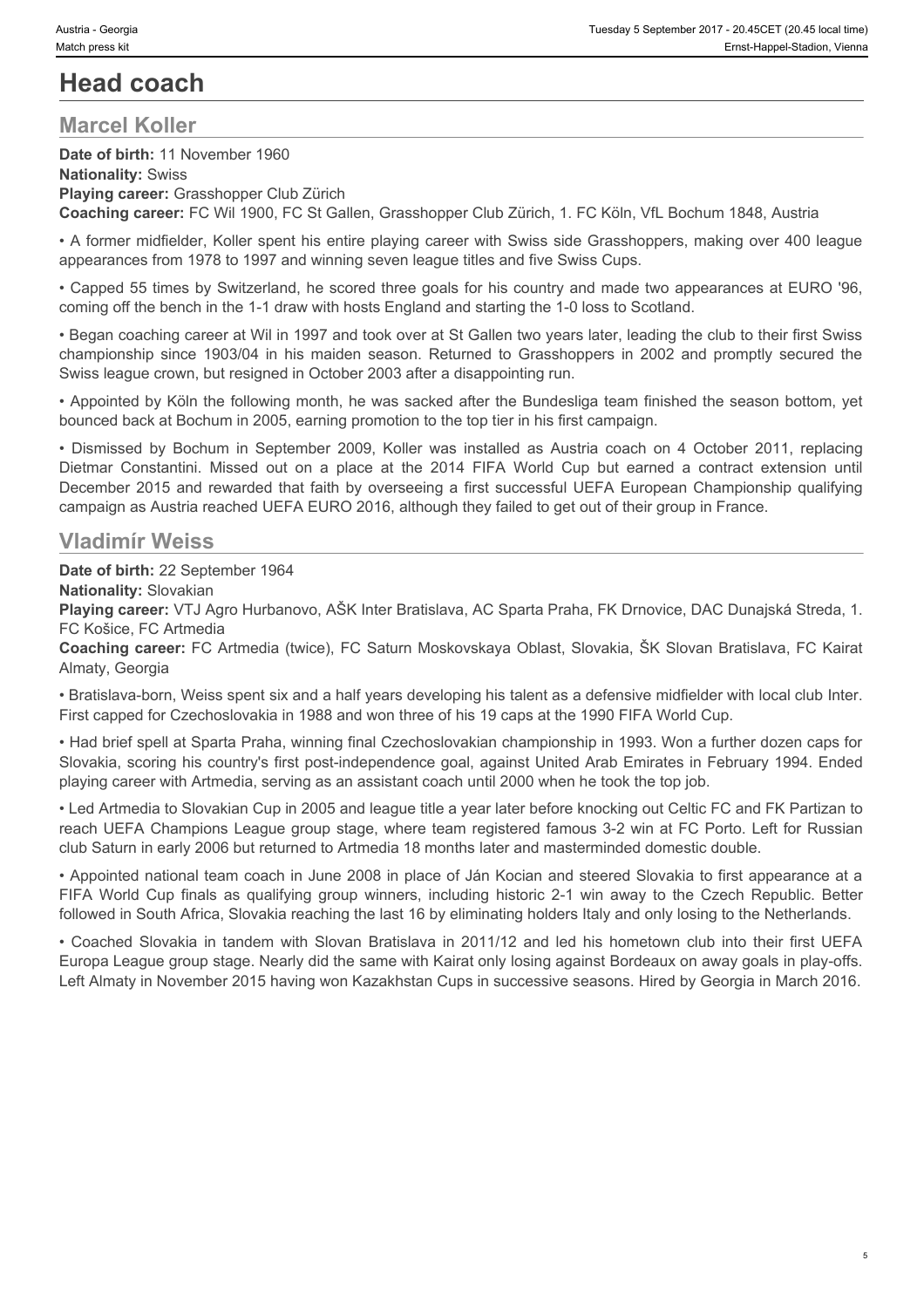# **Match officials**

| <b>Referee</b>                 | Orel Grinfeld (ISR)                               |  |
|--------------------------------|---------------------------------------------------|--|
| <b>Assistant referees</b>      | Danny Krasikow (ISR), Amihay Yehoshua Mozes (ISR) |  |
| <b>Fourth official</b>         | Eitan Shmuelevitz (ISR)                           |  |
| <b>FIFA Match Commissioner</b> | Duško Grabovac (CRO)                              |  |
| Referee observer               | Elmir Pilav (BIH)                                 |  |
|                                |                                                   |  |

### **Referee**

| Name          | Date of birth | <b>UEFA matches</b> |
|---------------|---------------|---------------------|
| Orel Grinfeld | 21/08/1981    | $\cap$              |
|               |               | ິ                   |

## **FIFA Wold Cup matches involving teams from the two countries involved in this match**

No such matches refereed

## **Other matches involving teams from either of the two countries involved in this match**

| <b>Date</b> | <b>Competition</b> | <b>Stage</b><br><b>reached</b> | <b>Home Away</b> |                        | <b>Result</b> | <b>Venue</b> |
|-------------|--------------------|--------------------------------|------------------|------------------------|---------------|--------------|
| 23/07/2013  | U19                | GS-FT                          |                  | Serbia Georgia         | $-0$          | Marijampole  |
| 24/07/2014  | UEL                | 2QR                            |                  | SV Grödig FK Čukarički | <u>_</u>      | Salzburg     |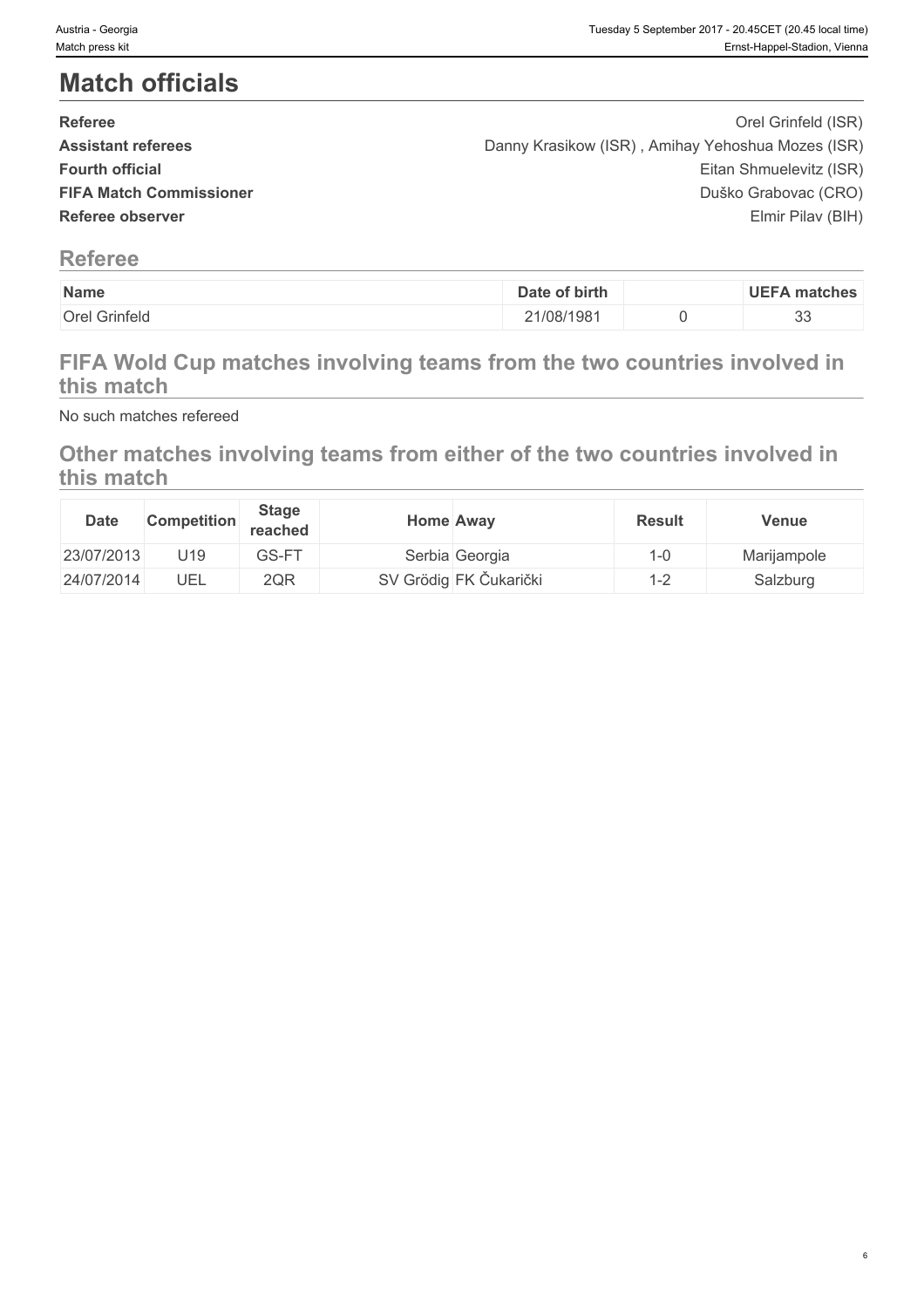# **Competition facts**

Qualifiers – which will determine UEFA's representatives at the 2018 FIFA World Cup in Russia.

Qualifying for the 2018 FIFA World Cup comprises nine groups of six teams, with matches played on a home-andaway basis.

Nustria - Georgia<br>
Match press kit<br>
The Week of Football concept enables fans around the world to enjoy the very best action from the European<br>
Qualifying for the 2018 FIFA World Cup comprises nine groups of six teams, wit Qualifying takes place under the 'Week of Football' concept, introduced ahead of the UEFA EURO 2016 qualifying campaign, in which games are spread out from Thursday to Tuesday, shining the spotlight on more teams on the road Unitian - Georgia<br>
The Week of Football concept enables fans around the world to enjoy the very best action from the European<br>
Competition facts<br>
The Week of Football concept enables fans around the world to enjoy the very weekends, giving fans a better chance to follow the action on television, in the stadiums and on UEFA.com. Nustia - Georgia<br>
Kiskich press ist<br>
Competition facts<br>
The Week of Football concept enables fans around the world to enjoy the very best action from the European<br>
Qualifiving for the 2018 FIFA World Cup comprises ait the Thursdays, The Week, of Football concept enables fans around the world to enjoy the very best action from the European Email-temperation, Vernus<br>Competition Tacts<br>Competition and Tuesday and Tuesday Competition University

Friday/Monday or Saturday/Tuesday. Each day of the Week of Football will feature eight to ten games.

The nine group winners will qualify directly for the final tournament. The eight best runners-up will contest play-offs to decide the last four qualifiers for the finals.

The 13 qualifiers then join hosts Russia in the finals to make it 14 UEFA member associations represented.

#### **How qualification works**

The other confederations have the following qualifying berths:

Africa: 5 Asia: 4.5 North and Central America and Caribbean: 3.5 Oceania: 0.5 South America: 4.5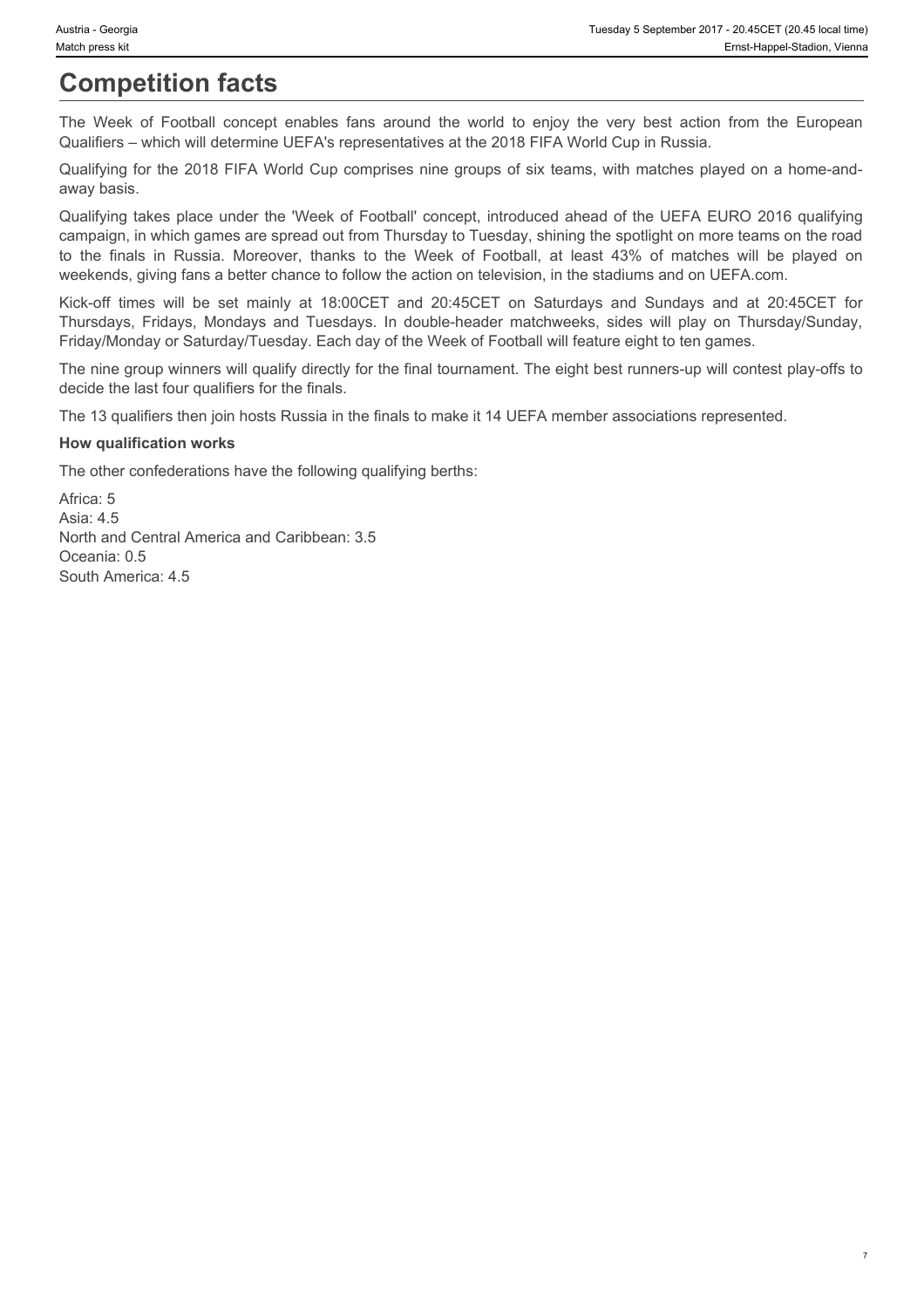# **Match-by-match lineups**

## **Austria**

### **FIFA World Cup - Qualifying round**

#### **Group D**

| Team                | Pid W D L GF GA Pts         |  |  |  |
|---------------------|-----------------------------|--|--|--|
| Serbia              | 7 4 3 0 16 7 15             |  |  |  |
| Republic of Ireland | 7 3 4 0 9 5 13              |  |  |  |
| Wales               | 7   2   5   0   10   5   11 |  |  |  |
| <b>Austria</b>      | 7 2 2 3 9 9 8               |  |  |  |
| Georgia             | 7   0   4   3   7   11   4  |  |  |  |
| Moldova             | 7 0 2 5 4 18 2              |  |  |  |

#### **Matchday 1** (05/09/2016)

#### **Georgia 1-2 Austria**

**Goals:** 0-1 Hinteregger 16, 0-2 Janko 42, 1-2 Ananidze 78 **Austria:** Almer, Dragović, Hinteregger, Arnautović, Alaba, Junuzović (67 Schöpf), Harnik (72 Sabitzer), Suttner, Baumgartlinger, Klein, Janko (76 Gregoritsch)

#### **Matchday 2** (06/10/2016)

#### **Austria 2-2 Wales**

**Goals:** 0-1 Allen 22, 1-1 Arnautović 28, 1-2 Wimmer 45+1 (og) , 2-2 Arnautović 48 **Austria:** Almer (58 Özcan), Dragović, Hinteregger, Wimmer, Arnautović (87 Schaub), Alaba, Sabitzer, Junuzović (79 Schöpf), Baumgartlinger, Klein, Janko

#### **Matchday 3** (09/10/2016)

#### **Serbia 3-2 Austria**

**Goals:** 1-0 A. Mitrović 6, 1-1 Sabitzer 16, 2-1 A. Mitrović 23, 2-2 Janko 62, 3-2 Tadić 74 **Austria:** Özcan, Dragović (71 Prödl), Hinteregger, Wimmer, Arnautović, Alaba, Sabitzer, Junuzović (63 Schöpf), Baumgartlinger (58 Ilsanker), Klein, Janko

#### **Matchday 4** (12/11/2016)

**Austria 0-1 Republic of Ireland Goals:** 0-1 McClean 48 **Austria:** Özcan, Dragović, Hinteregger, Wimmer (78 Ilsanker), Arnautović, Alaba, Sabitzer (73 Harnik), Baumgartlinger, Klein, Schöpf (57 Schaub), Janko

#### **Matchday 5** (24/03/2017)

#### **Austria 2-0 Moldova**

**Goals:** 1-0 Arnautović 75, 2-0 Harnik 90 **Austria:** Lindner, Dragović, Hinteregger, Ilsanker, Arnautović (93 Suttner), Alaba, Sabitzer, Junuzović, Prödl, Burgstaller (82 Harnik), Lazaro (69 Janko)

#### **Matchday 6** (11/06/2017)

**Republic of Ireland 1-1 Austria Goals:** 0-1 Hinteregger 31, 1-1 Walters 85 **Austria:** Lindner, Lainer, Dragović, Hinteregger, Alaba, Kainz (90 Gregoritsch), Junuzović (79 Grillitsch), Baumgartlinger, Prödl, Burgstaller (75 Harnik), Lazaro

#### **Matchday 7** (02/09/2017)

#### **Wales 1-0 Austria**

**Goals:** 1-0 Woodburn 74 **Austria:** Lindner, Lainer, Dragović, Hinteregger, Ilsanker, Arnautović, Alaba, Sabitzer (78 Gregoritsch), Harnik (81 Janko), Baumgartlinger, Prödl (27 Danso)

#### **Matchday 8** (05/09/2017)

Austria-Georgia

**Matchday 9** (06/10/2017)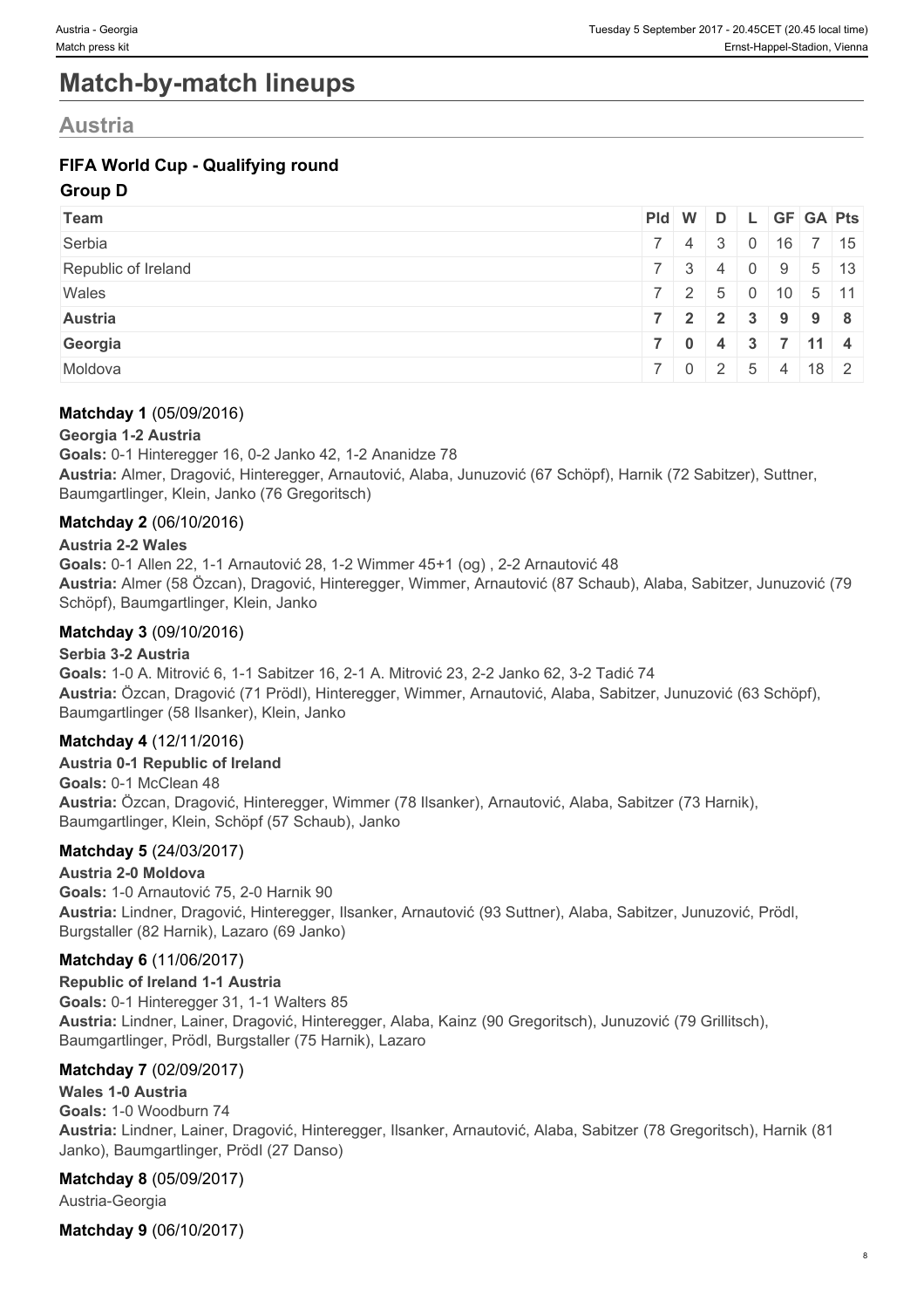Austria-Serbia

**Matchday 10** (09/10/2017)

Moldova-Austria

#### **Georgia**

#### **FIFA World Cup - Qualifying round**

#### **Matchday 1** (05/09/2016)

#### **Georgia 1-2 Austria**

**Goals:** 0-1 Hinteregger 16, 0-2 Janko 42, 1-2 Ananidze 78 **Georgia:** Loria, Lobzhanidze (84 Chanturia), Kverkvelia, Kashia, Amisulashvili (76 Okriashvili), Daushvili, Ananidze, Kazaishvili, Dvalishvili (63 Skhirtladze), Jigauri, Navalovski

#### **Matchday 2** (06/10/2016)

#### **Republic of Ireland 1-0 Georgia**

**Goals:** 1-0 Coleman 56 **Georgia:** Loria, Kakabadze, Kashia, Kverkvelia, Daushvili (93 Katcharava), Ananidze (73 Skhirtladze), Kazaishvili, Okriashvili, Gvilia, Navalovski (89 Kobakhidze), Mchedlidze

#### **Matchday 3** (09/10/2016)

#### **Wales 1-1 Georgia**

**Goals:** 1-0 Bale 10, 1-1 Okriashvili 57 **Georgia:** Loria, Kakabadze, Kashia, Kverkvelia, Daushvili, Ananidze (93 Katcharava), Kazaishvili, Okriashvili (91 Jigauri), Gvilia, Navalovski, Mchedlidze (75 Dvalishvili)

#### **Matchday 4** (12/11/2016)

#### **Georgia 1-1 Moldova**

Goals: 1-0 Kazaishvili 16, 1-1 Gatcan 78 **Georgia:** Loria, Kashia, Kverkvelia, Daushvili, Kazaishvili (80 Skhirtladze), Okriashvili, Chanturia, Kvilitaia (64 Kankava), Gvilia (71 Dvalishvili), Kakabadze, Navalovski

#### **Matchday 5** (24/03/2017)

#### **Georgia 1-3 Serbia**

**Goals:** 1-0 Katcharava 6, 1-1 Tadić 45 (P) , 1-2 A. Mitrović 64, 1-3 Gačinović 86 **Georgia:** Loria, Kashia, Kverkvelia, Kvekveskiri, Kankava, Kazaishvili (83 Kvilitaia), Ananidze, Katcharava, Gvilia (90 Jigauri), Kakabadze (70 Arabidze), Navalovski

#### **Matchday 6** (11/06/2017)

#### **Moldova 2-2 Georgia**

**Goals:** 1-0 Gînsari 15, 2-0 Dedov 36, 2-1 Merebashvili 65, 2-2 Kazaishvili 70 **Georgia:** Makaridze, Lobzhanidze (35 Kvekveskiri), Tabidze, Kashia, Kverkvelia, Daushvili (46 Kazaishvili), Kankava, Dvalishvili (65 Merebashvili), Katcharava, Arabidze, Navalovski

#### **Matchday 7** (02/09/2017)

**Georgia 1-1 Republic of Ireland Goals:** 0-1 Duffy 4, 1-1 Kazaishvili 34 **Georgia:** Makaridze, Kashia, Kverkvelia, Ananidze, Kazaishvili (93 Khocholava), Kvekveskiri, Kvilitaia (85 Merebashvili), Gvilia, Jigauri (75 Chanturia), Kakabadze, Navalovski

#### **Matchday 8** (05/09/2017)

Austria-Georgia

**Matchday 9** (06/10/2017) Georgia-Wales

**Matchday 10** (09/10/2017) Serbia-Georgia

9